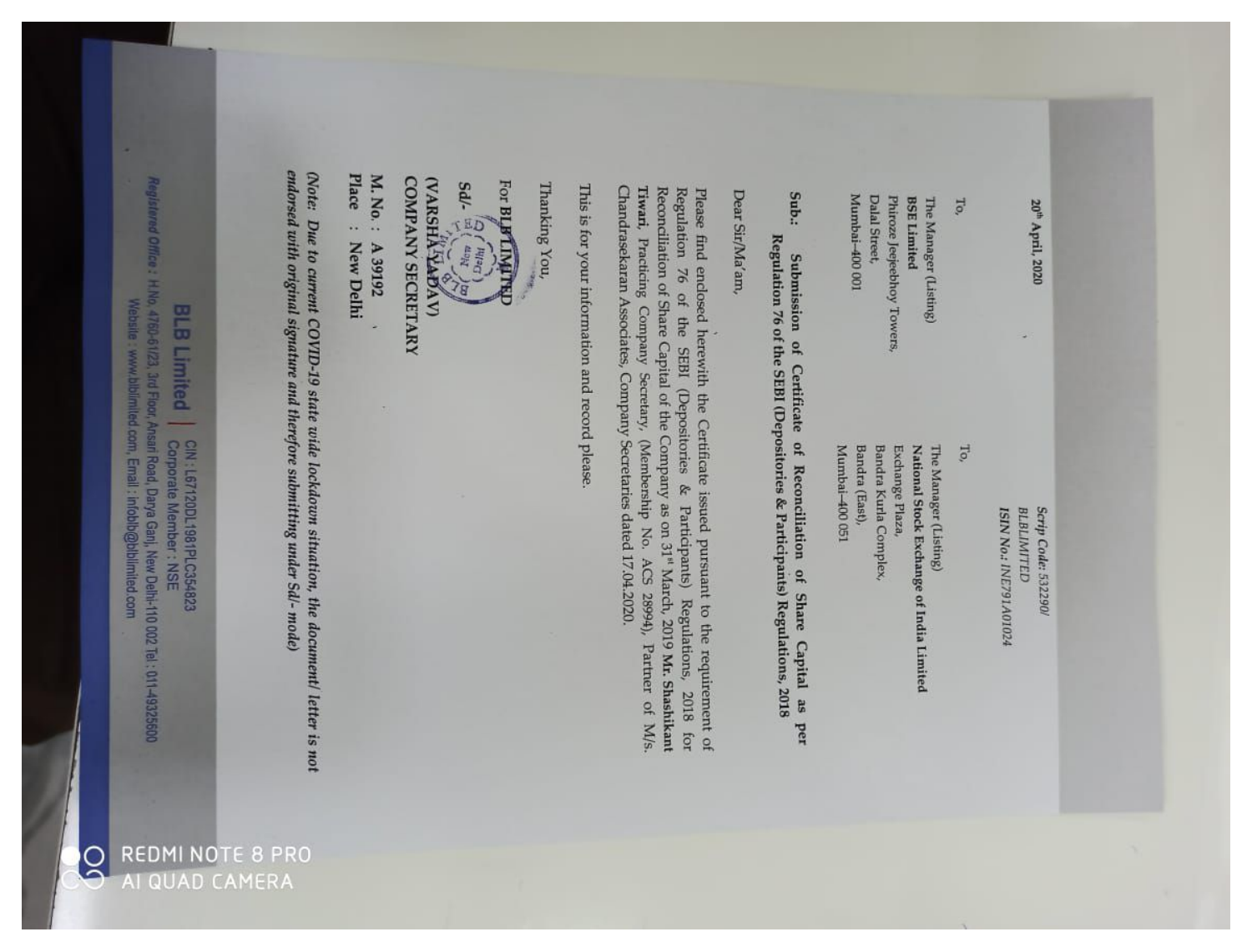

CHANDRASEKARAN ASSOCIATES®

**COMPANY SECRETARIES** 

**The Board of Directors** 

**BLB Limited** H. No. 4760-61/23, 3rd Floor Ansari Road, Darya Ganj, New Delhi-110002

## **RECONCILIATION OF SHARE CAPITAL AUDIT REPORT**

[pursuant to Circular No. D&CC/FITTC/CIR-16/2002 dated December 31, 2002] & Regulation 76 of SEBI (Depositories & Participants) Regulations, 2018.

We have examined the registers, records and documents of M/s. BLB Limited for the quarter ended on 31st March, 2020 as maintained by M/s. Abhipta Capital Limited, the Registrar and Share Transfer Agent of the Company. In our opinion and to the best of our knowledge and according to the information and explanation given to us and as shown by the records examined by us, we hereby submit our reconciliation of share capital audit report for the aforesaid quarter as under:

| 1                                                                                                             | For Quarter Ended:                                                  |               |                      | 31.03.2020                                   |                             |                              |                                   |
|---------------------------------------------------------------------------------------------------------------|---------------------------------------------------------------------|---------------|----------------------|----------------------------------------------|-----------------------------|------------------------------|-----------------------------------|
| 2                                                                                                             | ISIN:                                                               |               |                      |                                              | INE791A01024                |                              |                                   |
| 3                                                                                                             | Face Value:                                                         |               |                      |                                              | Re. 1/-each                 |                              |                                   |
| 4                                                                                                             | Name of the Company:                                                |               |                      |                                              | M/s BLB Limited             |                              |                                   |
| 5                                                                                                             | Registered Office Address:                                          |               |                      |                                              |                             | H. No. 4760-61/23, 3rd Floor |                                   |
|                                                                                                               |                                                                     |               |                      |                                              | Ansari Road, Darya Ganj,    |                              |                                   |
|                                                                                                               |                                                                     |               |                      | New Delhi-110002                             |                             |                              |                                   |
| 6                                                                                                             | Correspondence Address:                                             |               |                      | H. No. 4760-61/23, 3rd Floor                 |                             |                              |                                   |
|                                                                                                               |                                                                     |               |                      |                                              | Ansari Road, Darya Ganj,    |                              |                                   |
| 7                                                                                                             | Telephone & Fax Nos.:                                               |               |                      | New Delhi-110002                             |                             |                              |                                   |
|                                                                                                               |                                                                     |               |                      | (T) 011 - 49325600                           |                             |                              |                                   |
|                                                                                                               |                                                                     |               |                      |                                              | $(F)$ N.A.                  |                              |                                   |
| 8                                                                                                             | Email address:                                                      |               |                      | csblb@blblimited.com                         |                             |                              |                                   |
| 9                                                                                                             | Names of Stock Exchanges where the                                  |               |                      | (i) National Stock Exchange of India Limited |                             |                              |                                   |
|                                                                                                               | Company's Securities are listed                                     |               | (ii) BSE Limited     |                                              |                             |                              |                                   |
|                                                                                                               |                                                                     |               |                      |                                              | <b>Number of</b>            | % of Total Issued            |                                   |
|                                                                                                               |                                                                     |               |                      |                                              | shares                      | Capital                      |                                   |
| 10                                                                                                            | <b>Issued Capital:</b>                                              |               |                      |                                              | 52865258                    |                              | 100.00                            |
| 11                                                                                                            | Listed Capital:                                                     |               |                      | 52865258                                     |                             | 100.00                       |                                   |
| 12                                                                                                            | Held in dematerialised form in CDSL:                                |               |                      | 7003527                                      |                             | 13.248                       |                                   |
| 13                                                                                                            | Held in dematerialised form in NSDL:                                |               |                      |                                              | 45509150                    |                              | 86.085                            |
| 14                                                                                                            | Physical:                                                           |               |                      | 352581                                       |                             | 0.667                        |                                   |
| 15                                                                                                            | Total No. of Shares (12+13+14)                                      |               |                      |                                              | 52865258                    |                              | 100.00                            |
| 16                                                                                                            | Reasons for difference if any, between (10&11),<br>(10815), (11815) |               |                      | <b>Not Applicable</b>                        |                             |                              |                                   |
| 17                                                                                                            |                                                                     |               |                      |                                              |                             |                              |                                   |
| Certifying the details of changes in share capital during the quarter under consideration as per Table below: |                                                                     |               |                      |                                              |                             |                              |                                   |
| Particulars***                                                                                                |                                                                     | No. of        | Applied/             | Listed on                                    | whether                     | whether intimated to         | In-prin. Appr.                    |
|                                                                                                               |                                                                     | <b>Shares</b> | Not<br>Applied       | Stock<br>Exchange                            | intimated to<br><b>CDSL</b> | <b>NSDL</b>                  | Pending for SE<br>(Specify names) |
|                                                                                                               |                                                                     |               | for listing (Specify |                                              |                             |                              |                                   |
|                                                                                                               |                                                                     |               |                      | Names)                                       |                             |                              |                                   |
|                                                                                                               |                                                                     |               |                      |                                              |                             |                              |                                   |
| <b>NIL</b><br><b>NIL</b><br><b>NIL</b><br><b>NIL</b>                                                          |                                                                     |               | <b>NIL</b>           | <b>NIL</b>                                   | <b>NIL</b>                  |                              |                                   |

\*\*\* Rights, Bonus, Preferential Issue, ESOPs, Amalgamation, Conversion, Buyback, Capital Reduction, Forfeiture, Any other (to specify).

> Digitally signed **SHASHIKA** by SHASHIKANT TIWARI NT TIWARI Date: 2020.04.17 11:17:12 +05'30'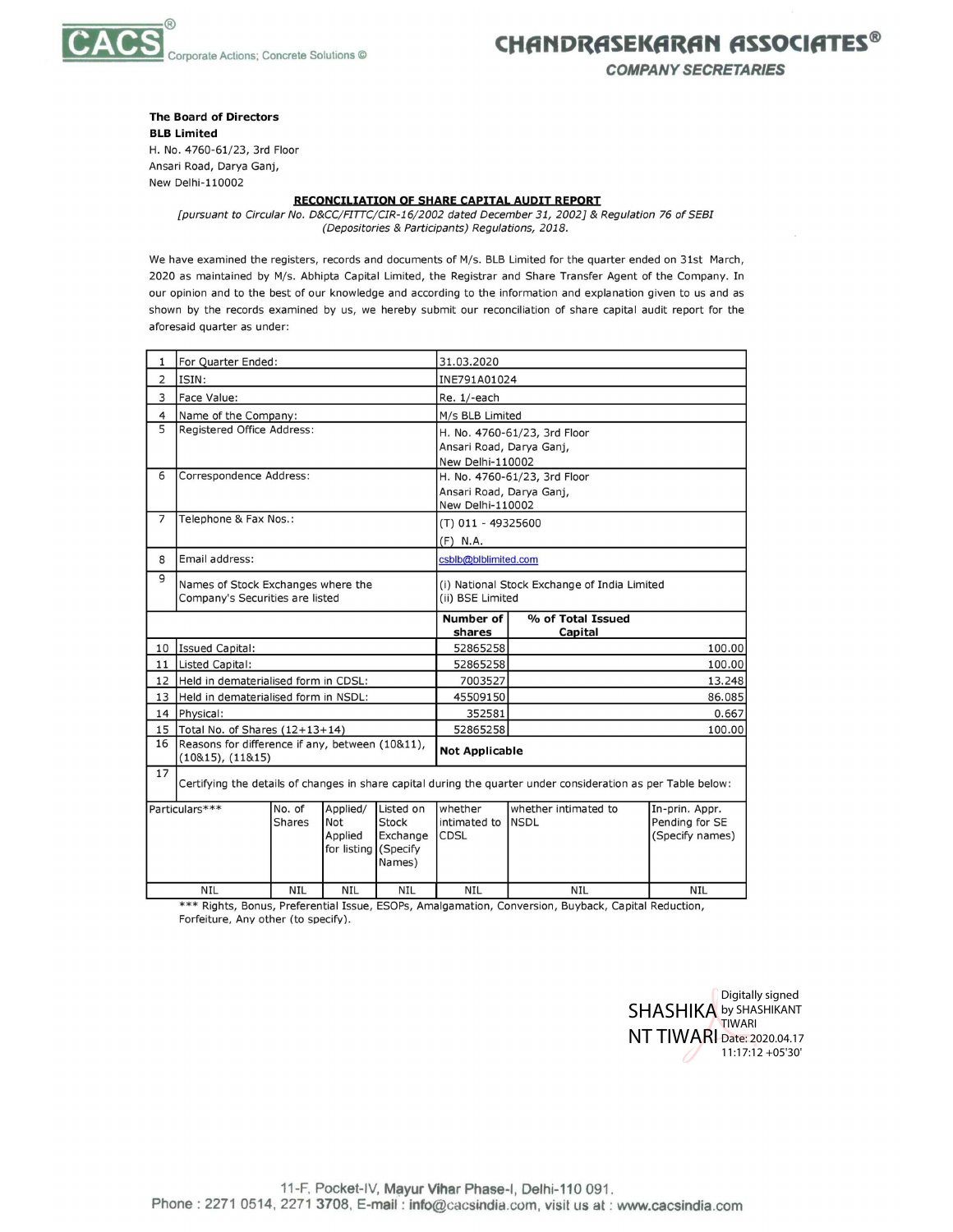## **CHANDRASEKARAN ASSOCIATES**

| 18 |                                                                                                                                                                | Register of Members is updated (Yes/No) | Yes                                                                                                                                                                                                                       |                  |  |
|----|----------------------------------------------------------------------------------------------------------------------------------------------------------------|-----------------------------------------|---------------------------------------------------------------------------------------------------------------------------------------------------------------------------------------------------------------------------|------------------|--|
| 19 | Reference of previous quarter with regard to<br>excess dematerialised shares, if any:                                                                          |                                         | <b>NIL</b>                                                                                                                                                                                                                |                  |  |
|    | 20 Has the company resolved the matter mentioned<br>in point no. 19 above in the current quarter? if<br>not, reason why?                                       |                                         | <b>NIL</b>                                                                                                                                                                                                                |                  |  |
| 21 | Mentioned the total no. of requests, if any,<br>confirmed after 21 days and the total no. of<br>requests pending beyond 21 days with the<br>reasons for delay: |                                         | <b>NIL</b>                                                                                                                                                                                                                |                  |  |
|    | Total No. of<br>demat requests                                                                                                                                 | No. of request                          | No. of<br><b>Shares</b>                                                                                                                                                                                                   | Reason for delay |  |
|    | <b>NIL</b>                                                                                                                                                     | <b>NIL</b>                              | <b>NIL</b>                                                                                                                                                                                                                | <b>NA</b>        |  |
| 22 | Name, Address, Telephone & Fax No. of the<br>Compliance Officer of the Company.                                                                                |                                         | Ms. Varsha yadav<br>Company Secretary and Compliance Officer<br>H. No. 4760-61/23, 3rd Floor<br>Ansari Road, Darya Ganj<br>New Delhi - 110002<br>(T) 011 - 49325600                                                       |                  |  |
|    | 23 Name, Address, Telephone & Fax No. of the<br>Practising Company Secretary                                                                                   |                                         | M/s. Chandrasekaran Associates,<br><b>Company Secretaries</b><br>11F, Pocket-IV, Mayur Vihar-I, Delhi -110091<br>(T) 011 - 22710514<br>011 - 22713708                                                                     |                  |  |
| 24 | Appointment of common agency for<br>share registry work                                                                                                        |                                         | Reg. Office: Abhipra Capital Limited<br>GF-58-59. World Trade Centre,<br>Barakhamba Lane, New Delhi-110001<br>Corporate Office: Abhipra Complex, A-387<br>Dilkhush Indl. Area. G.T. Karnal Road,<br>Azadpur, Delhi-110033 |                  |  |
| 25 | Any other detail that the auditor may like to<br>provide. (e.g. BIFR company, delisting from SE,<br>company changed its name etc.)                             |                                         | <b>NIL</b>                                                                                                                                                                                                                |                  |  |

For Chandrasekaran Associates **Company Secretaries** 

 $\begin{array}{r|l|l} \text{SHASHKANT} & \text{Digitally signed by} \\ \text{SHASHKANT} & \text{SHASHKANT TWRRI} \\ \text{The} & \text{Date} : 2020.04.17 11:18:01 \\ \text{Dase} : 2020.04.17 11:18:01 \\ \text{Shashikant Tiwari} \\ \text{Busshikant Tiwari} \end{array}$ Partner Partner<br>ACS No. 28994<br>CP No. 13050<br>UDIN: A028994B000162171

Place: Delhi Date: 17.04.2020